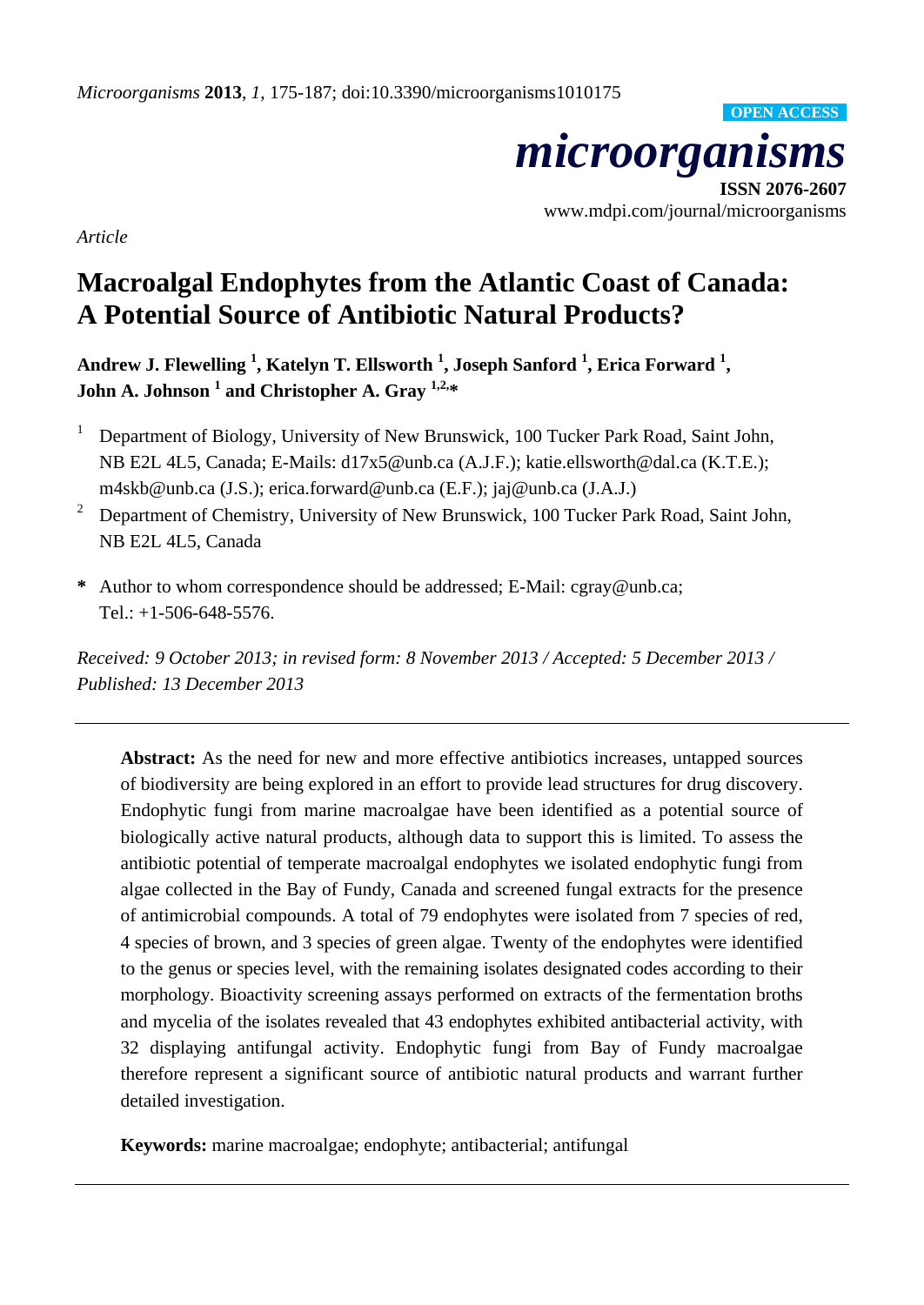## **1. Introduction**

The threat to human health as a result of the growing emergence of microbial resistance to antibiotic agents is both real and significant; current forecasts predict that broad-scale antimicrobial ineffectiveness is imminent and we may soon once again face the problems that challenged medicine in the "pre-antibiotic" era [1–3]. There is, therefore, an urgent need to accelerate the discovery of antibiotic molecules to facilitate the development of new therapeutic agents with novel modes-of-action to combat infectious disease [4,5]. Endophytes of macroalgae have recently gained attention as an untapped source of biodiversity with potential to yield novel bioactive metabolites [6–8] and high proportions of isolates from both tropical [9] and temperate [10,11] environments have exhibited significant antibiotic activities. However, data relating to the bioactivity of endophyte assemblages obtained from a given algal species is limited; evaluating the true potential of macroalgal endophytes as a source of antibiotic compounds is therefore problematic. Recent reports also suggest that there may be significant differences in the endophyte assemblages found within tropical and temperate marine macroalgal hosts [9,11], although further work is required to confirm these preliminary observations. The objectives of this study were to perform a preliminary investigation of the endophytes from macroalgae from the Atlantic coast of Canada and evaluate their potential for the production of antimicrobial compounds.

# **2. Experimental Section**

#### *2.1. Algal Collection*

Fourteen species of algae were collected from L'Etete, New Brunswick, Canada (45° 02.372′ N, 66° 53.424′ W) from August to November 2009. Seven species of red algae (*Porphyra umbilicalis*, *Porphyra purpurea*, *Palmaria palmata*, *Chondrus crispus*, *Devaleraea ramentacea*, *Mastocarpus stellatus* and *Polysiphonia lanosa*), four species of brown algae (*Fucus spiralis*, *Fucus vesiculosus*, *Saccharina latissima* and *Ascophyllum nodosum*) and three species of green algae (*Spongomorpha arcta*, *Ulva intestinalis* and *Ulva lactuca*) were investigated for the presence of endophytic fungi. In all cases algae with no obvious signs or symptoms of disease were used.

## *2.2. Surface Sterilization of Algae and Culture Techniques*

The surfaces of the algal samples were sterilized by immersion in various sterilant solutions [11]. Prior to the isolation of endophytic fungi from marine algae, an optimal surface sterilization method was developed for each algal species (Table 1). Portions  $(5 \text{ cm}^2)$  of algal tissue were individually surface sterilized using the appropriate optimized technique, blotted dry on autoclaved paper towel and rubbed across the surface of 2 plates of 2% malt extract agar (MEA, Becton Dickinson, Sparks, MD, USA) prepared with artificial seawater (MEA-SW, 24.4  $g \cdot L^{-1}$ ; Instant Ocean<sup>®</sup> Sea Salt, Cincinnati, OH, USA) to verify surface sterilization had been effective. Sterilized algal species were cut using a sterile cork borer and placed on Petri plates of 2% MEA and 2% MEA with seawater. Petri plates were sealed with Parafilm™ (Pechiney Plastic Packaging Company, Chicago, IL, USA) prior to incubation.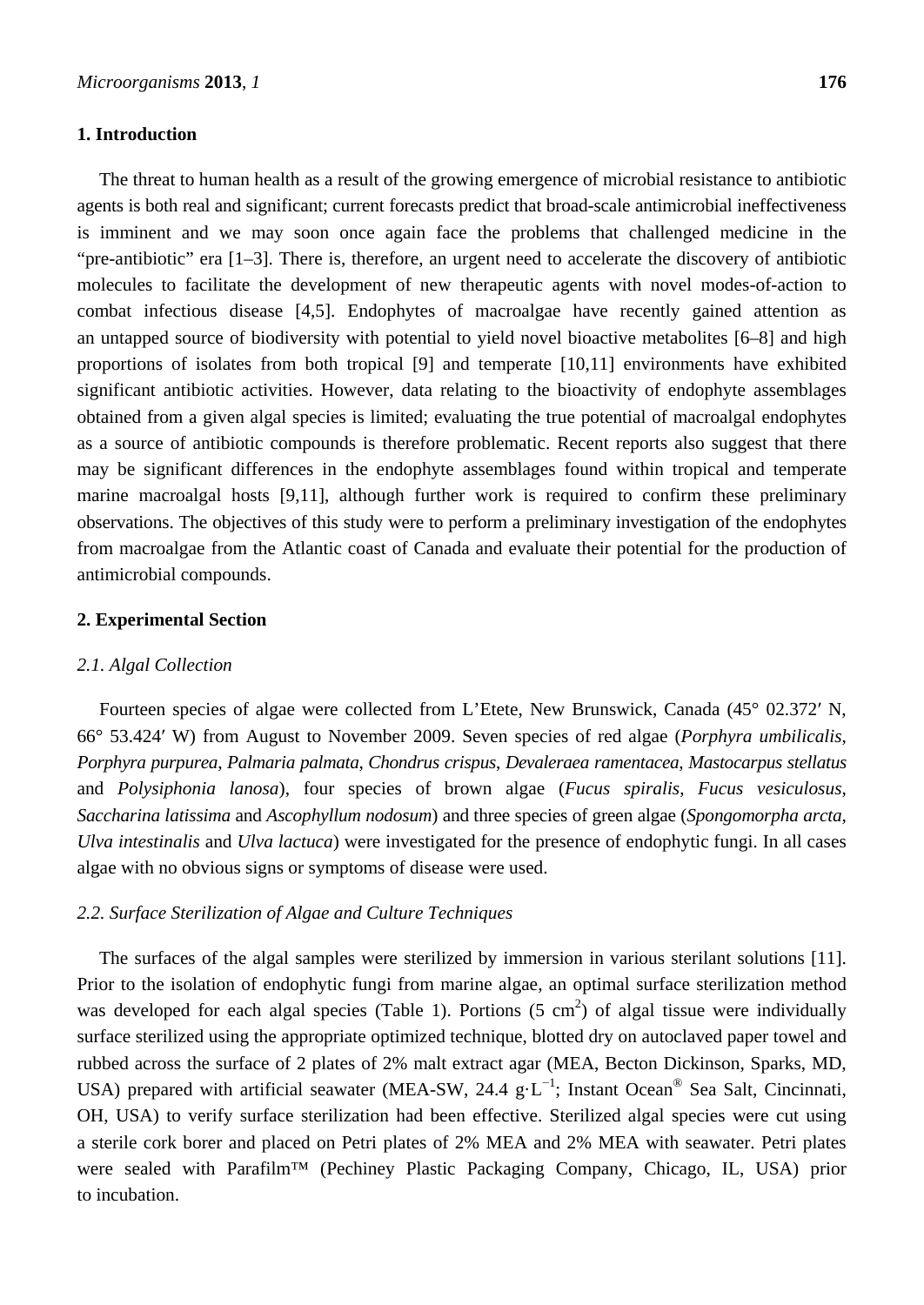|                          | <b>Sterilant Immersion Duration (Seconds)</b> |                  |  |  |
|--------------------------|-----------------------------------------------|------------------|--|--|
| <b>Algal Species</b>     | <b>Bleach</b> $(5.25%)$                       | Ethanol $(70\%)$ |  |  |
| Chondrus crispus         | 5                                             | 10               |  |  |
| Devaleraea ramentacea    | 5                                             | 10               |  |  |
| Mastocarpus stellatus    | 5                                             | 15               |  |  |
| Palmaria palmata         | $\theta$                                      | 15               |  |  |
| Polysiphonia lanosa      | 0                                             | 10               |  |  |
| Porphyra purpurea        | $\mathbf{\Omega}$                             | 10               |  |  |
| Porphyra umbilicalis     | 0                                             | 10               |  |  |
| Ascophyllum nodosum      | 0                                             | 15               |  |  |
| <i>Fucus spiralis</i>    | 0                                             | 15               |  |  |
| <i>Fucus vesiculosus</i> |                                               | 15               |  |  |
| Saccharina latissima     | 5                                             | 15               |  |  |
| Spongomorpha arcta       | 0                                             | 20               |  |  |
| Ulva intestinalis        | $\mathbf{\Omega}$                             | 20               |  |  |
| Ulva lactuca             |                                               | 20               |  |  |

**Table 1.** Surface sterilization techniques used on marine algae collected from the Bay of Fundy, Canada.<sup>1</sup>

<sup>1</sup> All surface sterilizations were confirmed by the absence of microbial colony formation on 2 surface verification plates (2% malt extract with artificial seawater).

### *2.3. Isolation of Endophytes*

Petri plates containing surface sterilized macroalgal pieces were incubated for 14 days at room temperature (approximately 25 °C) under ambient light conditions and monitored daily for the presence of hyphae growing from the cut edges of the algal segments. The isolation frequency (IF) of emerging hyphae was determined for each species of algae collected [12]:

IF(%) = 
$$
\frac{\text{Number of algal pieces showing fungal growth}}{\text{Total number of algal pieces}} \times 100
$$
 (1)

Endophytes growing from the cut edges of the segments were subcultured onto fresh media (2% MEA) to obtain pure isolates. Pure isolates were also grown on Czapek, potato dextrose, cornmeal and marine agars (Becton Dickinson, Sparks, MD, USA) to induce sporulation and differentiate between colony morphologies. Individual isolates from each algal species were then sorted into groups of homogeneous morphotypes, and a representative colony of each distinct isolate was used for the fungal identification, fermentation, and extraction.

## *2.4. Identification of Fungi*

Fungal isolates were identified taxonomically through examination of colony and spore morphology with taxonomic classifications being confirmed by comparison of the internal transcribed spacer and 5.8S rRNA gene (ITS) DNA regions [13] with corresponding sequences available in the GenBank database (National Center for Biotechnology Information, U.S. National Library of Medicine, Bethesda, MD, USA).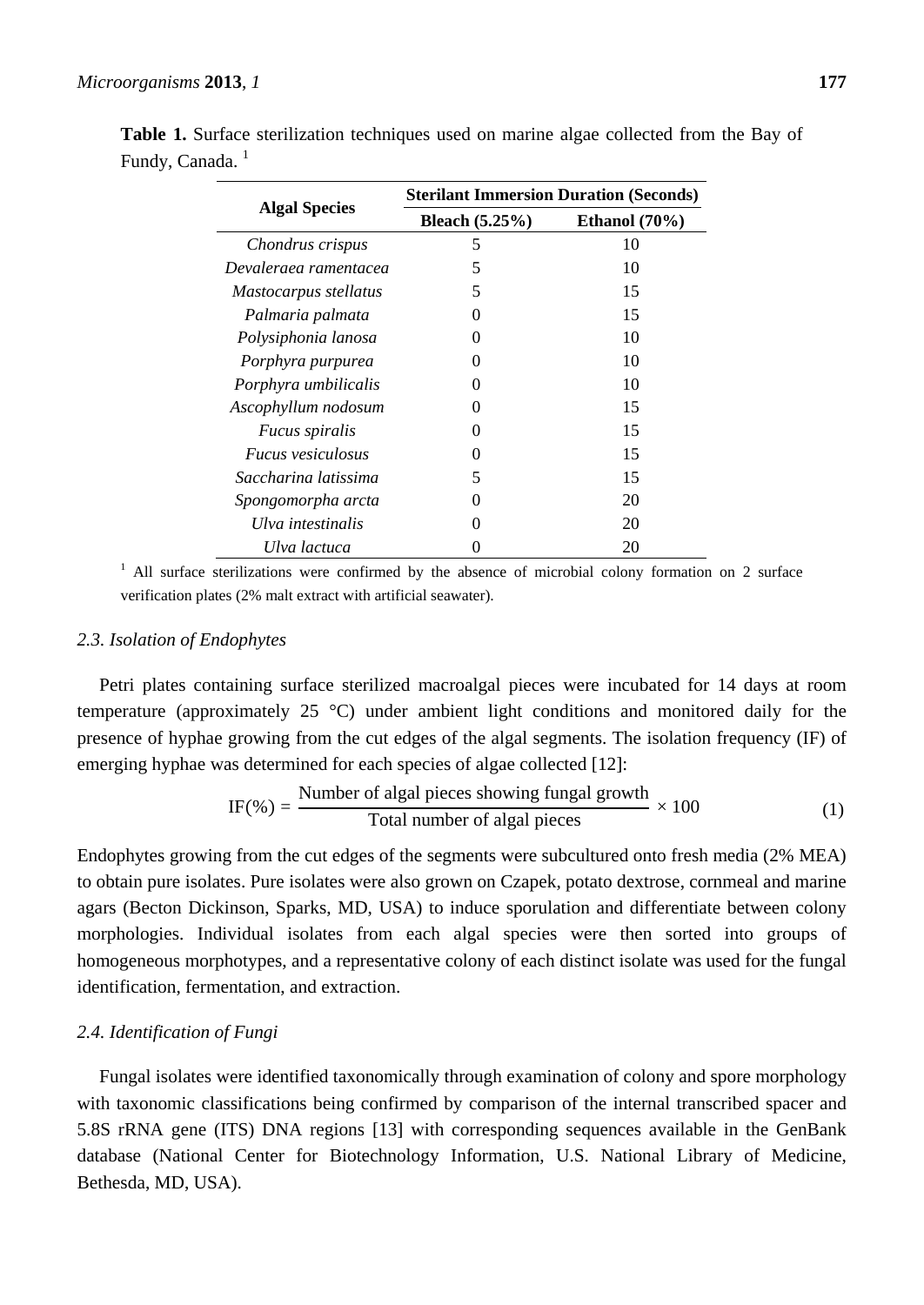The genomic DNA of all distinct fungal isolates was extracted using a DNeasy<sup>®</sup> plant mini kit (Qiagen, Toronto, Ontario, Canada) and amplified by PCR as previously described [11]. Samples of amplified ITS DNA were submitted for sequencing (Génome-Québec; Montreal, Québec, Canada) along with the ITS 1 and ITS 4 primers. The sequences obtained were checked for ambiguity and submitted to the GenBank database and compared with existing GenBank sequence data using BLAST. In cases where electrophoresis indicated that the DNA extraction/ PCR procedure had been unsuccessful, the procedure was repeated on a fresh sample of the fungal isolate.

Isolates identified taxonomically to species level had 29% sequence similarities to entries for conspecifics in GenBank, isolates identified to the genus level had  $\geq 96\%$  sequence similarities with congeneric species, and isolates identified to class level had sequence similarities ≥82% to entries from the corresponding taxonomic rank. Isolates that could not be unequivocally identified to species level based on morphological observations were only classified to the corresponding genus even when the sequence similarities ≥98% were obtained with sequence data for congeneric species in GenBank. If DNA from the ITS region was not isolated after three extraction/amplification attempts, the corresponding isolate was identified on morphological observations alone. Sterile isolates that did not provide sequence data upon repeated attempts were given codes according to their morphology in plate culture [9,14,15]. All distinct fungal isolates have been archived in the UNB Saint John fungal repository (Saint John, New Brunswick, Canada).

## *2.5. Preparation of Extracts*

For each fungal isolate, a portion  $(5 \text{ mm}^2)$  of the fungal colony on solid medium was transferred to a 250 mL Erlenmeyer flask containing 2% Bacto™ malt extract broth (100 mL). Flasks were shaken (150 rpm) at room temperature under ambient light conditions for two weeks.

After incubation, the fungal mycelia from each culture were separated from the spent culture broth using vacuum filtration. Mycelia were extracted once with methanol (50 mL; Fisher Scientific, Ottawa, Ontario, Canada) in the dark for 24 h at 4 °C, solid residue and cell debris were removed by vacuum filtration, and the resulting solution was concentrated *in vacuo* to give a crude fungal extract. The spent culture broths were extracted 3 times with 50 mL ethyl acetate (Fisher Scientific) and the combined organic extracts were concentrated *in vacuo* to give a crude extract of the growth media. All crude extracts were stored at −20 °C until required.

# *2.6. Antibacterial and Antifungal Activity Assay*

Antibacterial and antifungal activity against *Pseudomonas aeruginosa* (ATCC 10145), *Staphylococcus aureus* (ATCC 29213) and *Candida albicans* (ATCC 14053) was evaluated using a microbroth dilution antimicrobial susceptibility assay as previously described [11] with extracts being tested at a concentration of 200  $\mu$ g·mL<sup>-1</sup>.

#### *2.7. Statistical Analyses*

Antimicrobial activities of extracts were compared to the negative control using the Kruskal-Wallis non-parametric test as the data was not normally distributed (Shapiro-Wilk, *p* < 0.05) and the variances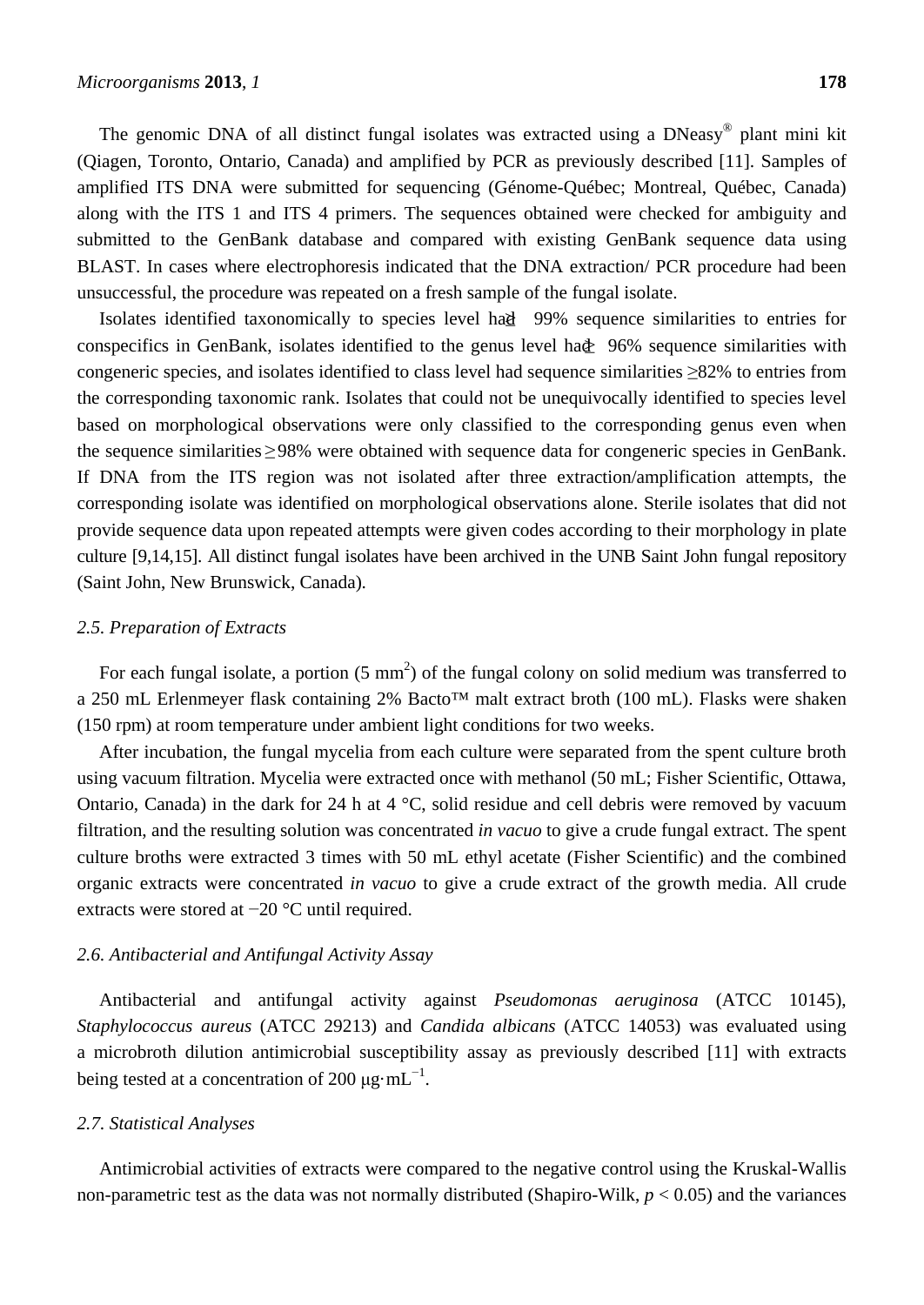were not equal (Levene's test, *p* < 0.05). *Post hoc* analysis (stepwise-stepdown) was performed to determine which extracts differed from the negative control. Crude extracts were defined as biologically active if their effect on the growth of the test organism was significantly different ( $p < 0.05$ ) to the negative control (0% inhibition). All statistical tests were performed using SPSS (PASW Statistics 18, IBM Corporation, Armonk, NY, USA).

# **3. Results and Discussion**

## *3.1. Isolation of Endophytic Fungi from Marine Algae*

The Bay of Fundy, with its extreme tidal range, presents a unique temperate habitat and supports a high diversity of marine macroalgal species [16,17], many of which have not been investigated for the presence of endophytes. Our results indicate that these algae support a sizeable and diverse assemblage of endophytes: fungi were isolated from 632 out of a total 3081 algal pieces resulting in an overall isolation frequency of 26% (Table 2). The isolation frequencies of endophytic fungi varied by host, with the highest isolation frequencies obtained from the red algae *P. palmata* and *P. umbilicalis*, at rates of 87% and 72% respectively (Table 2). The lowest isolation frequencies were from the red alga *C. crispus* at a rate of 0.08% (Table 2).

| <b>Seaweed Species</b> | <b>Total Algae</b><br><b>Segments</b> | <b>Pieces with</b><br><b>Endophytic Growth</b> | <b>Isolation</b><br>Frequency $(\% )$ | <b>Distinct Fungal</b><br><b>Taxa</b> |
|------------------------|---------------------------------------|------------------------------------------------|---------------------------------------|---------------------------------------|
| Chondrus crispus       | 246                                   | 2                                              | 0.08                                  | $\overline{2}$                        |
| Devaleraea ramentacea  | 108                                   | 46                                             | 43                                    | 13                                    |
| Mastocarpus stellatus  | 98                                    | 32                                             | 33                                    | 9                                     |
| Palmaria palmata       | 167                                   | 146                                            | 87                                    | 7                                     |
| Polysiphonia lanosa    | 67                                    | 12                                             | 18                                    | 5                                     |
| Porphyra purpurea      | 85                                    | 17                                             | 20                                    | 2                                     |
| Porphyra umbilicalis   | 217                                   | 156                                            | 72                                    | 3                                     |
| Ascophyllum nodosum    | 152                                   | 16                                             | 11                                    |                                       |
| <i>Fucus spiralis</i>  | 192                                   | 16                                             | 8                                     | 4                                     |
| Fucus vesiculosus      | 109                                   | 6                                              | 6                                     |                                       |
| Saccharina latissima   | 1138                                  | 95                                             | 8                                     | 13                                    |
| Spongomorpha arcta     | 184                                   | 49                                             | 27                                    | 11                                    |
| Ulva intestinalis      | 117                                   | 24                                             | 21                                    | 5                                     |
| Ulva lactuca           | 201                                   | 15                                             | 8                                     | 3                                     |
| Total                  | 3081                                  | 632                                            | 26                                    | 79                                    |

**Table 2.** Isolation frequencies and distinct number of isolates of endophytic fungi from marine algae collected from the Bay of Fundy, Canada.

Seventy-nine distinct endophyte species were isolated from the ten algal hosts (Table 3). The number of distinct fungal isolates obtained varied by host with a maximum of 13 endophytic fungal species from *D. ramentacea* and *S. latissima* to a minimum of one from *A. nodosum* and *F. vesiculosus* (Table 3). *Penicillium* spp. were isolated from seven algae: *C. crispus*, *D. ramentacea*, *M. stellatus*, *P. palmata*, *S. latissima*, *S. arcta* and *U. lactuca* with a total of 11 isolates representing the six species isolated (Table 3). Six distinct *Aspergillus* spp. were isolated from five algae species: *C. crispus*,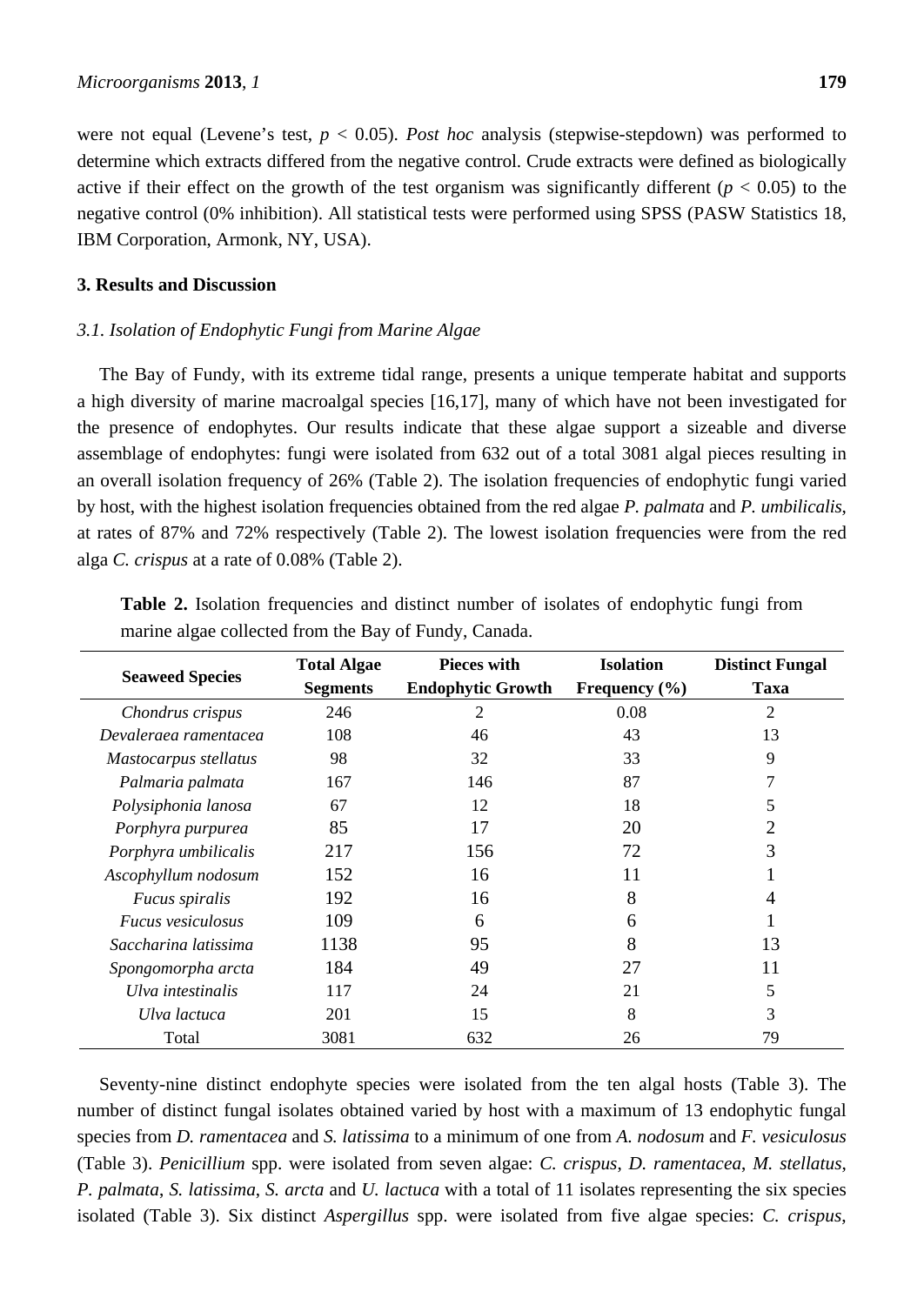*P. umbilicalis*, *A. nodosum*, *S. latissima* and *U. intestinalis* (Table 3). *Botrytis* sp. was isolated from two algal hosts (*D. ramentacea* and *P. palmata*; Table 3) as was *Aureobasidium pullulans* (*D. ramentacea* and *P. lanosa*; Table 3). *Cladosporium* sp., *Trametes versicolor*, *Coniothyrium* sp., Coelomycete I, *Hypoxylon* sp., *Helicomyces* sp. and *Botryotinia fuckeliana* were only isolated from one host (Table 3).

| <b>Host species</b>   | <b>Isolate</b> | <b>Species</b>             | <b>Accession number</b> |
|-----------------------|----------------|----------------------------|-------------------------|
|                       | AF8-053        | Aspergillus sp. I          | KF572134                |
| Chondrus crispus      | AF8-129        | Penicillium crustosum I    | KF572146                |
|                       | AF8-079        | Cladosporium sp.           | KF572136                |
|                       | AF8-081        | Septate Pigmented I        |                         |
|                       | AF8-083        | Septate Pigmented II       |                         |
|                       | AF8-085        | Sterile Hyaline I          |                         |
| Devaleraea ramentacea | AF8-087        | Sterile Hyaline II         |                         |
|                       | AF8-089        | Botrytis sp. I             |                         |
|                       | AF8-091        | Penicillium decumbens I    | KF572138                |
|                       | AF8-093        | Septate Pigmented III      |                         |
|                       | AF8-095        | Aureobasidium pullulans I  |                         |
|                       | AF8-109        | Trametes versicolor        | KF572133                |
|                       | AF8-111        | White Fluffy II            |                         |
| Devaleraea ramentacea | AF8-113        | Coniothyrium sp.           | KF572141                |
|                       | AF8-115        | Botrytis sp. II            |                         |
| Mastocarpus stellatus | AF8-055        | Penicillium sp.            |                         |
|                       | AF8-057        | Red Yeast I                |                         |
|                       | AF8-059        | Septate Pigmented IV       |                         |
|                       | AF8-061        | Red Yeast II               |                         |
|                       | AF8-063        | Sterile Hyaline III        |                         |
|                       | AF8-065        | Sterile Hyaline IV         |                         |
|                       | AF8-067        | Coelomycete I              |                         |
|                       | AF8-101        | Penicillium decumbens II   | KF572139                |
|                       | AF8-069        | Sterile Hyaline V          |                         |
| Palmaria palmata      | AF8-071        | Hypoxylon sp.              | KF572135                |
|                       | AF8-073        | Penicillium decumbens III  | KF572149                |
|                       | AF8-075        | Penicillium chrysogenum I  | KF572137                |
|                       | AF8-077        | Helicomyces sp.            |                         |
|                       | AF8-103        | Penicillium crustosum II   | KF572147                |
|                       | AF8-105        | Botrytis sp. III           |                         |
|                       | AF8-107        | Sterile Hyaline VI         |                         |
|                       | AF8-123        | Sterile Hyaline VII        |                         |
|                       | AF8-097        | Sterile Hyaline VIII       |                         |
|                       | AF8-099        | Aureobasidium pullulans II | KF572140                |
| Polysiphonia lanosa   | AF8-117        | Sterile Hyaline IX         |                         |
|                       | AF8-119        | Botryotinia fuckeliana     | KF572148                |
|                       | AF8-121        | Sterile Hyaline X          |                         |

**Table 3.** Identification of endophytic fungi isolated from marine algae collected from the Bay of Fundy.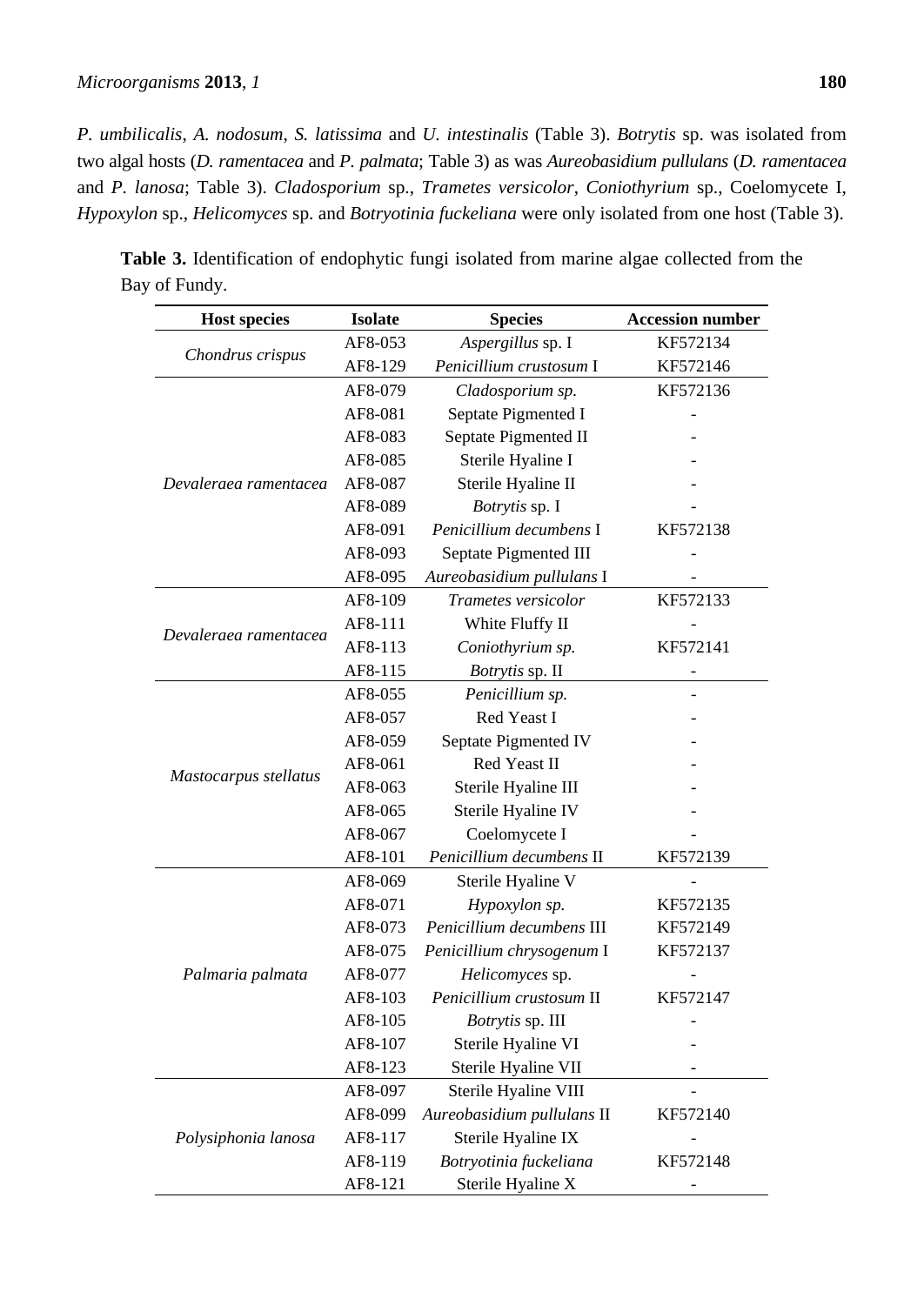| <b>Table 3.</b> Com. |           |                             |          |  |
|----------------------|-----------|-----------------------------|----------|--|
| Porphyra purpurea    | AF8-125   | Sterile Hyaline XI          |          |  |
|                      | AF8-127   | Sterile Hyaline XII         |          |  |
|                      | AF8-049   | Sterile Hyaline XIII        |          |  |
| Porphyra umbilicalis | AF8-051   | Sterile Hyaline XIV         |          |  |
|                      | AF8-131   | Aspergillus sydowii         | KF572145 |  |
| Ascophyllum nodosum  | AF1-141B  | Aspergillus sp. II          | -        |  |
|                      | AF1-021A  | <b>Black Hyaline I</b>      |          |  |
|                      | AF1-021B  | Septate Pigmented V         |          |  |
| Fucus spiralis       | AF1-021D  | Pigmented Hyaline I         |          |  |
| Fucus vesiculosus    | AF1-021G  | Sterile Hyaline XV          |          |  |
|                      | AF2-059A  | Sterile Hyaline XXI         |          |  |
|                      | AF1-029A2 | White Hyaline IV            |          |  |
| Saccharina latissima | AF1-029B2 | <b>Black Hyaline II</b>     |          |  |
|                      | AF1-073C  | Penicillium chrysogenum II  | KF572144 |  |
|                      | AF1-073D  | Aspergillus sp. III         |          |  |
|                      | AF1-073E  | White Hyaline I             |          |  |
|                      | AF1-073G  | Sterile Beige I             |          |  |
|                      | AF1-073N  | Sterile Beige II            |          |  |
|                      | AF2-055B  | Penicillium soppii I        | KF572151 |  |
|                      | AF2-055F  | Sterile Hyaline XVI         |          |  |
|                      | AF2-055G  | White Hyaline II            |          |  |
|                      | AF2-055O  | Penicillium chrysogenum III | KF572150 |  |
|                      | AF2-055P  | Pigmented Hyaline IV(Red)   |          |  |
|                      | AF1-037C2 | Sterile Hyaline XVII        |          |  |
| Spongomorpha arcta   | AF1-037F  | Sterile Beige III           |          |  |
|                      | AF1-153A  | Pigmented Hyaline VII       |          |  |
|                      | AF1-153B  | Sterile Hyaline XVIII       |          |  |
|                      | AF1-153C  | White Hyaline III           |          |  |
|                      | AF1-153D  | Penicillium spinulosum      | KF572143 |  |
|                      | AF1-153H  | <b>Black Hyaline III</b>    |          |  |
|                      | AF1-153J  | Pigmented Hyaline VI        |          |  |
|                      | AF1-153L  | Pigmented Hyaline V         |          |  |
|                      | AF1-153M  | Penicillium sp.             | KF572152 |  |
|                      | AF1-153N  | Penicillium soppii II       |          |  |
|                      | AF2-063C  | Sterile Hyaline XIX         |          |  |
|                      | AF2-063E  | Septate Pigmented VIII      |          |  |
| Ulva intestinalis    | AF2-063F  | Pigmented Hyaline VIII      |          |  |
|                      | AF2-063G  | Aspergillus sp. V           |          |  |
|                      | AF2-063H  | Septate Pigmented VI        |          |  |
|                      | AF1-033A2 | Septate Pigmented VII       |          |  |
| Ulva lactuca         | AF1-033B  | Sterile Hyaline XX          |          |  |
|                      | AF1-033C  | Penicillium chrysogenum IV  | KF572142 |  |

**Table 3.** *Cont.*

The majority of isolates (74%), however, could neither be identified morphologically nor through the use of molecular genetic techniques. These isolates were designated codes according to their plate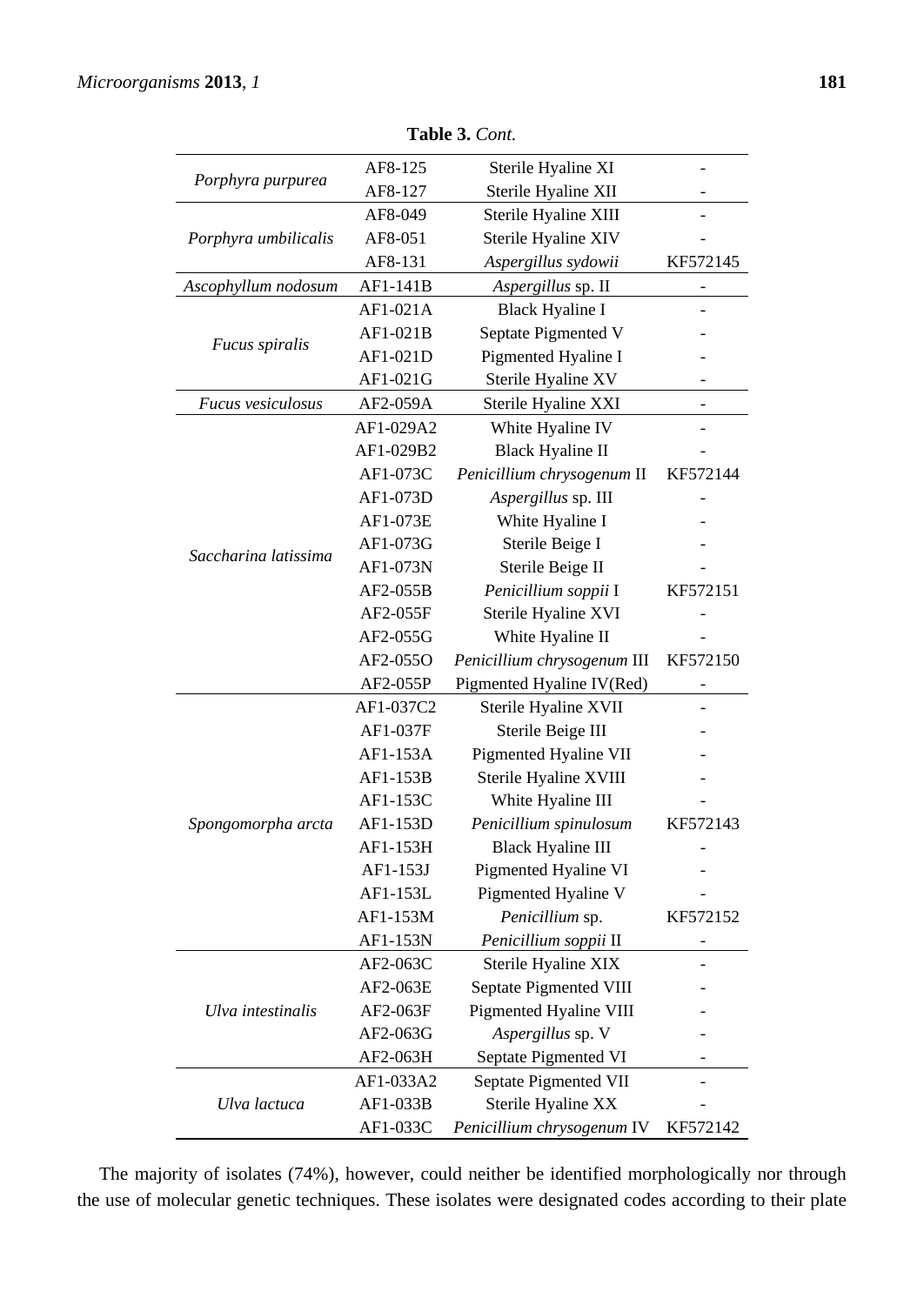morphology (Table 3). This proportion of sterile mycelia (74%) is high in comparison to other marine macroalgal endophytes from the North Atlantic (45%) [11] and may have contributed to a correspondingly lower success rate observed for the molecular identification of isolates in this study (26% compared with 55% for endophytes isolated from macroalgae of the Shetland Islands, UK) [11]. The magnitude of these discrepancies is surprising and may be due to the particular assemblage of fungal species isolated from the Bay of Fundy algae. Further work will be required to optimize procedures used for molecular identification of sterile algal endophytes in an effort to increase our ability to identify fungi isolated from this source.

*Penicillium* spp. and *Aspergillus* spp. are common endophytes of marine macroalgae [9,11], and represent nearly one quarter (24%, 19/79 isolates) of the distinct isolates obtained from macroalgae of the Bay of Fundy. The majority of fungi obtained from Bay of Fundy macroalgae were isolated as sterile mycelia and several of the endophytes, *i.e.*, *Botrytis* spp., *Hypoxylon* sp., and *Helicomyces* sp., have not been previously isolated from marine algal hosts. Many of the macroalgae investigated in this study, *S. latissima*, *S. arcta*, *P. purpurea*, *P. umbilicalis*, *P. palmata*, *M. stellatus* and *D. ramentacea*, have not been previously investigated for their endophytic fungi. Endophytes have previously been reported from *A. nodosum*, *F. spiralis*, *F. vesiculosus*, *P. lanosa*, *U. intestinalis* and *U. lactuca* [9,11,18–30]. However, there was a high degree of variability in the diversity of fungi obtained in these studies, which suggests limited host specificity of these fungal endophytes to their hosts.

A point of particular interest is the fact that none of the fungi isolated from the brown alga *A. nodosum* were identified as *Mycosphaerella ascophylli*, despite it being a well documented endophyte of that host [18–22,24,27,28,30]. Whilst it is possible that *M. ascophylli* may not have been isolated due to the particular sterilization and culture conditions used or the low growth rate of the fungus [19], it is more probable that *M. ascophylli* is represented in the *mycelia sterilia* obtained from *A. nodosum* as it is known to display a sterile morphotype of fine white septate hyphae [19,31].

# *3.2. Antimicrobial Screening Results of Algal-Derived Fungal Endophytes*

Crude extracts of the endophyte isolates were screened against three pathogenic microorganisms, the Gram positive bacterium *Staphylococcus aureus*, the Gram negative bacterium *Pseudomonas aeruginosa* and the fungus *Candida albicans*. Extracts were defined as bioactive if they inhibited growth of the test organism in comparison to the negative control as indicated by heterogeneous subsets ( $p < 0.05$ ) identified through *post hoc* testing of Kruskal-Wallis analyses. Seventy-eight crude extracts, tested at 200.0 μg⋅mL<sup>-1</sup>, inhibited at least one of the test microorganisms. Forty-four crude extracts significantly inhibited the growth of *S. aureus*, whereas, 18 and 36 extracts inhibited the growth of *P. aeruginosa* and *C. albicans*, respectively. These extracts were derived from 57 individual fungal isolates (Table 4) and comprised 39 mycelia-derived and 39 medium-derived crude extracts. Of the 156 crude extracts tested, 59 showed activity against only 1 test microorganism, 18 inhibited 2 microorganisms, and 1 showed activity against all 3 test microorganisms (Table 4). In this study, 73% of the isolates (57/78) were found to have antimicrobial activity against *P. aeruginosa*, *S. aureus*, and *C. albicans* (43/78, 55% antibacterial; 32/78, 41%, antifungal). The antimicrobial screening results of this study are comparable to those obtained from marine algae of the Shetland Islands, UK where 61% of the isolates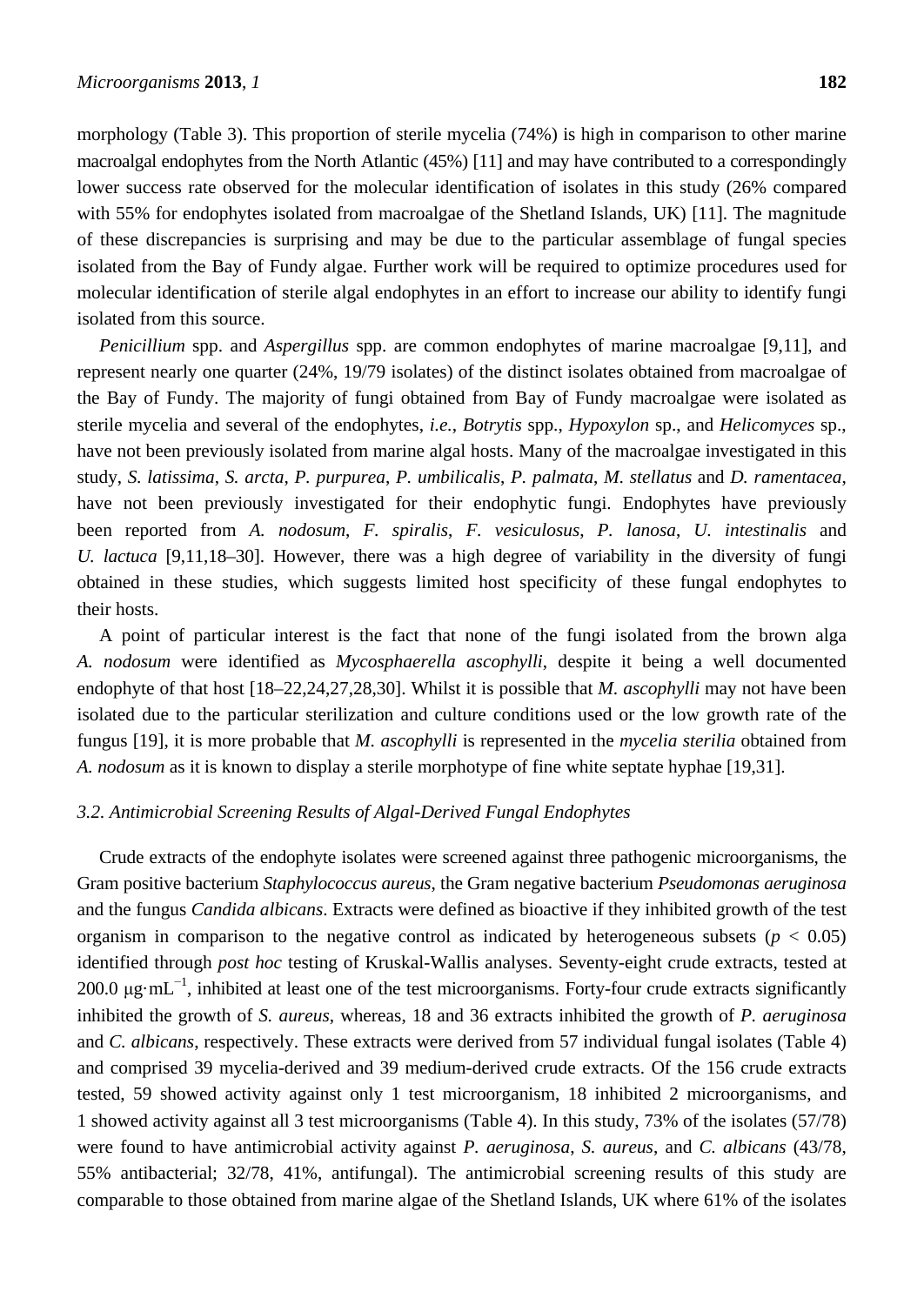(39/64) had activity against at least one of the same three test organisms (36/64 isolates antibacterial and 24/64 isolates antifungal) [11]. However, these antimicrobial screening results are in contrast to those obtained from endophytic fungi of macroalgae of the Southern Indian coast (82%, 31/38 isolates) [9] and the coasts of the North and Baltic Seas (83%, 249/300) [10]. The crude extracts showing strong antimicrobial bioactivity in this work should be investigated to identify the biologically active constituents responsible for the observed bioactivity.

**Table 4.** Activity of crude extracts showing significant inhibition to *S. aureus*, *P. aeruginosa* and *C. albicans*, obtained from endophytic fungi isolated from marine algae collected from the Bay of Fundy.

|                           |                  | Extract <sup>1</sup> Source<br>$\overline{\text{SA}^3}$ | Inhibition $(\%)$ <sup>2</sup> |                              |            |
|---------------------------|------------------|---------------------------------------------------------|--------------------------------|------------------------------|------------|
| <b>Fungal Taxa</b>        | <b>Host Alga</b> |                                                         | $PA^3$                         | $CA^3$                       |            |
| Aspergillus sp. I         | C. crispus       | Mycelia                                                 |                                | $18 \pm 1$                   |            |
| Aspergillus sp. I         | C. crispus       | Media                                                   | $28 \pm 3$                     | $\overline{a}$               | $15 \pm 3$ |
| Penicillium crustosum I   | C. crispus       | Media                                                   | $43 \pm 1$                     | $\overline{a}$               |            |
| Cladosporium sp.          | D. ramentacea    | Mycelia                                                 | $36 \pm 1$                     | $9 \pm 1$                    |            |
| Septate Pigmented I       | D. ramentacea    | Mycelia                                                 | $\overline{\phantom{0}}$       |                              | $17 \pm 2$ |
| Sterile Hyaline I         | D. ramentacea    | Mycelia                                                 | $\overline{a}$                 | $20 \pm 1$                   |            |
| Sterile Hyaline I         | D. ramentacea    | Media                                                   | $29 \pm 2$                     |                              |            |
| Botrytis sp. I            | D. ramentacea    | Mycelia                                                 | $94 \pm 1$                     | $\qquad \qquad -$            |            |
| P. decumbens I            | D. ramentacea    | Mycelia                                                 | $36 \pm 4$                     | $\overline{\phantom{a}}$     | $98 \pm 1$ |
| P. decumbens I            | D. ramentacea    | Media                                                   |                                | $\overline{a}$               | $99 \pm 1$ |
| Septate Pigmented III     | D. ramentacea    | Mycelia                                                 | $47 \pm 4$                     |                              |            |
| Aureobasidium pullulans I | D. ramentacea    | Media                                                   | $82 \pm 4$                     | $51 \pm 2$                   | $13 \pm 2$ |
| Trametes versicolor       | D. ramentacea    | Mycelia                                                 |                                | $17 \pm 2$                   |            |
| White Fluffy II           | D. ramentacea    | Media                                                   |                                | $\overline{\phantom{0}}$     | $12 \pm 1$ |
| Coniothyrium sp.          | D. ramentacea    | Mycelia                                                 | $31 \pm 1$                     |                              |            |
| Coniothyrium sp.          | D. ramentacea    | Media                                                   | $25 \pm 2$                     | $28 \pm 2$                   |            |
| Botrytis sp. II           | D. ramentacea    | Mycelia                                                 | $\qquad \qquad \blacksquare$   | $\overline{a}$               | $14 \pm 1$ |
| Botrytis sp. II           | D. ramentacea    | Media                                                   | $97 \pm 1$                     | $\overline{a}$               |            |
| Red Yeast I               | M. stellatus     | Mycelia                                                 | $31 \pm 2$                     | $\overline{a}$               |            |
| Septate Pigmented IV      | M. stellatus     | Mycelia                                                 |                                | $16 \pm 3$                   | L,         |
| Septate Pigmented IV      | M. stellatus     | Media                                                   | $23 \pm 1$                     | $\overline{a}$               | $70 \pm 3$ |
| P. decumbens II           | M. stellatus     | Media                                                   |                                | $\overline{a}$               | $12 \pm 1$ |
| Sterile Hyaline V         | P. palmata       | Mycelia                                                 | $\overline{\phantom{a}}$       | $11 \pm 1$                   | $15 \pm 4$ |
| Sterile Hyaline V         | P. palmata       | Media                                                   | $\overline{\phantom{a}}$       | $\overline{a}$               | $16 \pm 1$ |
| Hypoxylon sp.             | P. palmata       | Mycelia                                                 |                                | $13 \pm 3$                   | $30 \pm 3$ |
| Hypoxylon sp.             | P. palmata       | Media                                                   | $\overline{\phantom{a}}$       | $\qquad \qquad \blacksquare$ | $18 \pm 2$ |
| P. decumbens III          | P. palmata       | Mycelia                                                 |                                | $\overline{\phantom{a}}$     | $16 \pm 5$ |
| P. chrysogenum I          | P. palmata       | Media                                                   | $58 \pm 3$                     | $\overline{\phantom{0}}$     |            |
| Helicomyces sp.           | P. palmata       | Mycelia                                                 | $21 \pm 1$                     | $\overline{\phantom{a}}$     |            |
| Helicomyces sp.           | P. palmata       | Media                                                   | $\qquad \qquad -$              |                              | $21 \pm 5$ |
| P. crustosum II           | P. palmata       | Mycelia                                                 | $82 \pm 5$                     |                              | $22 \pm 3$ |
| P. crustosum II           | P. palmata       | Media                                                   | $39\pm2$                       |                              |            |
| Botrytis sp. III          | P. palmata       | Media                                                   | $92 \pm 1$                     |                              |            |
| Sterile Hyaline VI        | P. palmata       | Mycelia                                                 |                                |                              | $13 \pm 2$ |
| Sterile Hyaline VI        | P. palmata       | Media                                                   | $19 \pm 6$                     |                              |            |
| Sterile Hyaline VII       | P. palmata       | Media                                                   | $90 \pm 2$                     |                              | $24 \pm 2$ |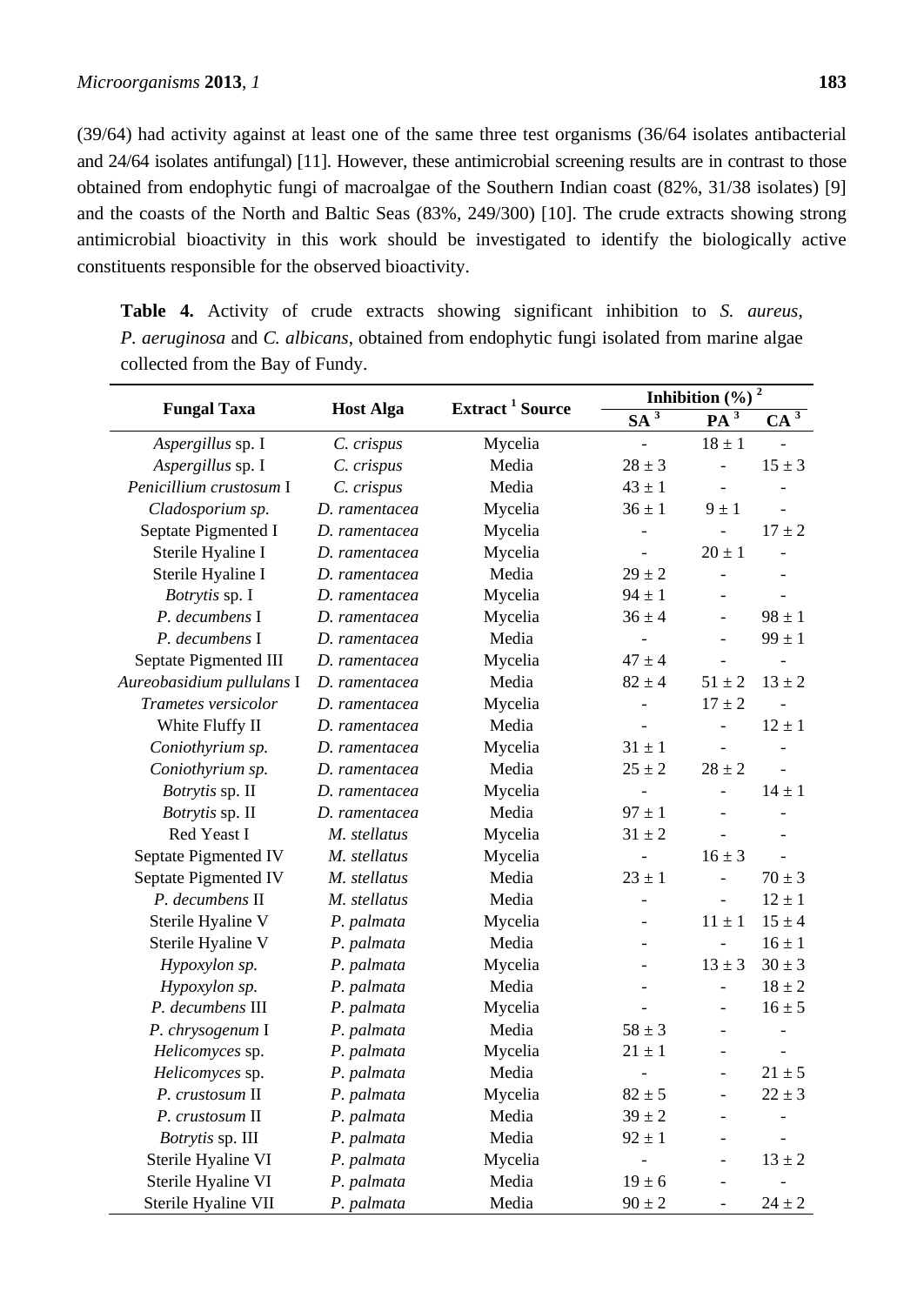$\overline{\phantom{a}}$ 

| $34 \pm 3$<br>Aureobasidium pullulans II<br>Mycelia<br>$49 \pm 1$<br>P. lanosa<br>Sterile Hyaline IX<br>Media<br>$40 \pm 5$<br>P. lanosa<br>Botryotinia fuckeliana<br>Mycelia<br>$30 \pm 2$<br>P. lanosa<br>$96 \pm 1$<br>$\overline{a}$<br>Media<br>Botryotinia fuckeliana<br>$41 \pm 2$<br>P. lanosa<br>Sterile Hyaline X<br>Mycelia<br>P. lanosa<br>$20 \pm 11$<br>$\overline{\phantom{a}}$<br>Sterile Hyaline XI<br>Mycelia<br>$22 \pm 1$<br>P. purpurea<br>Sterile Hyaline XI<br>Media<br>$34 \pm 9$<br>P. purpurea<br>$\overline{\phantom{0}}$<br>Sterile Hyaline XII<br>$50 \pm 1$<br>P. purpurea<br>Mycelia<br>Sterile Hyaline XIII<br>P. umbilicalis<br>Media<br>$33 \pm 1$<br>Sterile Hyaline XIV<br>P. umbilicalis<br>Mycelia<br>$27 \pm 6$<br>$14 \pm 1$<br>Sterile Hyaline XIV<br>P. umbilicalis<br>Media<br>$22 \pm 5$<br>L,<br>Media<br>Aspergillus sydowii<br>P. umbilicalis<br>$51 \pm 3$<br>L,<br>Aspergillus sp. II<br>A. nodosum<br>Mycelia<br>$66 \pm 4$<br>$\overline{\phantom{0}}$<br>Media<br>$85 \pm 1$<br>Aspergillus sp. II<br>A. nodosum<br>$15 \pm 3$<br>$\overline{\phantom{0}}$<br><b>Black Hyaline I</b><br>Media<br>F. spiralis<br>$41 \pm 2$<br>Septate Pigmented V<br>Mycelia<br>F. spiralis<br>$39 \pm 3$<br>$8 \pm 1$<br>Septate Pigmented V<br>Media<br>F. spiralis<br>$27 \pm 3$<br>$\overline{a}$<br>$\overline{\phantom{a}}$<br>Pigmented Hyaline I<br>Mycelia<br>F. spiralis<br>$53 \pm 4$<br>White Hyaline IV<br>S. latissima<br>Media<br>$30 \pm 1$<br>$\overline{\phantom{a}}$<br><b>Black Hyaline II</b><br>S. latissima<br>Mycelia<br>$13 \pm 5$<br>$\qquad \qquad -$<br>P. chrysogenum II<br>Mycelia<br>S. latissima<br>$25 \pm 4$<br>P. chrysogenum II<br>Media<br>S. latissima<br>$31 \pm 4$<br>Aspergillus sp. III<br>S. latissima<br>Mycelia<br>$25 \pm 1$<br>$\qquad \qquad \blacksquare$<br>Sterile Beige II<br>Media<br>$14 \pm 3$<br>S. latissima<br>$\overline{\phantom{a}}$<br>White Hyaline II<br>S. latissima<br>Mycelia<br>$27 \pm 5$<br>$28 \pm 3$<br>$\overline{a}$<br>White Hyaline II<br>Media<br>$21 \pm 1$<br>$18 \pm 9$<br>S. latissima<br><b>Pigmented Hyaline</b><br>S. latissima<br>$12 \pm 1$<br>Mycelia<br>IV(Red)<br><b>Pigmented Hyaline</b><br>Media<br>$17 \pm 1$<br>S. latissima<br>IV(Red)<br>Sterile Hyaline XVII<br>$13 \pm 1$<br>Mycelia<br>S. arcta<br>Media<br>$15 \pm 3$<br>Pigmented Hyaline VII<br>S. arcta<br>White Hyaline III<br>Mycelia<br>$27 \pm 7$<br>S. arcta |  |
|--------------------------------------------------------------------------------------------------------------------------------------------------------------------------------------------------------------------------------------------------------------------------------------------------------------------------------------------------------------------------------------------------------------------------------------------------------------------------------------------------------------------------------------------------------------------------------------------------------------------------------------------------------------------------------------------------------------------------------------------------------------------------------------------------------------------------------------------------------------------------------------------------------------------------------------------------------------------------------------------------------------------------------------------------------------------------------------------------------------------------------------------------------------------------------------------------------------------------------------------------------------------------------------------------------------------------------------------------------------------------------------------------------------------------------------------------------------------------------------------------------------------------------------------------------------------------------------------------------------------------------------------------------------------------------------------------------------------------------------------------------------------------------------------------------------------------------------------------------------------------------------------------------------------------------------------------------------------------------------------------------------------------------------------------------------------------------------------------------------------------------------------------------------------------------------------------------------------------------------------------------------------------------------------------------------------------------------------------------------------------------------------------------------------------------------------------------------|--|
|                                                                                                                                                                                                                                                                                                                                                                                                                                                                                                                                                                                                                                                                                                                                                                                                                                                                                                                                                                                                                                                                                                                                                                                                                                                                                                                                                                                                                                                                                                                                                                                                                                                                                                                                                                                                                                                                                                                                                                                                                                                                                                                                                                                                                                                                                                                                                                                                                                                              |  |
|                                                                                                                                                                                                                                                                                                                                                                                                                                                                                                                                                                                                                                                                                                                                                                                                                                                                                                                                                                                                                                                                                                                                                                                                                                                                                                                                                                                                                                                                                                                                                                                                                                                                                                                                                                                                                                                                                                                                                                                                                                                                                                                                                                                                                                                                                                                                                                                                                                                              |  |
|                                                                                                                                                                                                                                                                                                                                                                                                                                                                                                                                                                                                                                                                                                                                                                                                                                                                                                                                                                                                                                                                                                                                                                                                                                                                                                                                                                                                                                                                                                                                                                                                                                                                                                                                                                                                                                                                                                                                                                                                                                                                                                                                                                                                                                                                                                                                                                                                                                                              |  |
|                                                                                                                                                                                                                                                                                                                                                                                                                                                                                                                                                                                                                                                                                                                                                                                                                                                                                                                                                                                                                                                                                                                                                                                                                                                                                                                                                                                                                                                                                                                                                                                                                                                                                                                                                                                                                                                                                                                                                                                                                                                                                                                                                                                                                                                                                                                                                                                                                                                              |  |
|                                                                                                                                                                                                                                                                                                                                                                                                                                                                                                                                                                                                                                                                                                                                                                                                                                                                                                                                                                                                                                                                                                                                                                                                                                                                                                                                                                                                                                                                                                                                                                                                                                                                                                                                                                                                                                                                                                                                                                                                                                                                                                                                                                                                                                                                                                                                                                                                                                                              |  |
|                                                                                                                                                                                                                                                                                                                                                                                                                                                                                                                                                                                                                                                                                                                                                                                                                                                                                                                                                                                                                                                                                                                                                                                                                                                                                                                                                                                                                                                                                                                                                                                                                                                                                                                                                                                                                                                                                                                                                                                                                                                                                                                                                                                                                                                                                                                                                                                                                                                              |  |
|                                                                                                                                                                                                                                                                                                                                                                                                                                                                                                                                                                                                                                                                                                                                                                                                                                                                                                                                                                                                                                                                                                                                                                                                                                                                                                                                                                                                                                                                                                                                                                                                                                                                                                                                                                                                                                                                                                                                                                                                                                                                                                                                                                                                                                                                                                                                                                                                                                                              |  |
|                                                                                                                                                                                                                                                                                                                                                                                                                                                                                                                                                                                                                                                                                                                                                                                                                                                                                                                                                                                                                                                                                                                                                                                                                                                                                                                                                                                                                                                                                                                                                                                                                                                                                                                                                                                                                                                                                                                                                                                                                                                                                                                                                                                                                                                                                                                                                                                                                                                              |  |
|                                                                                                                                                                                                                                                                                                                                                                                                                                                                                                                                                                                                                                                                                                                                                                                                                                                                                                                                                                                                                                                                                                                                                                                                                                                                                                                                                                                                                                                                                                                                                                                                                                                                                                                                                                                                                                                                                                                                                                                                                                                                                                                                                                                                                                                                                                                                                                                                                                                              |  |
|                                                                                                                                                                                                                                                                                                                                                                                                                                                                                                                                                                                                                                                                                                                                                                                                                                                                                                                                                                                                                                                                                                                                                                                                                                                                                                                                                                                                                                                                                                                                                                                                                                                                                                                                                                                                                                                                                                                                                                                                                                                                                                                                                                                                                                                                                                                                                                                                                                                              |  |
|                                                                                                                                                                                                                                                                                                                                                                                                                                                                                                                                                                                                                                                                                                                                                                                                                                                                                                                                                                                                                                                                                                                                                                                                                                                                                                                                                                                                                                                                                                                                                                                                                                                                                                                                                                                                                                                                                                                                                                                                                                                                                                                                                                                                                                                                                                                                                                                                                                                              |  |
|                                                                                                                                                                                                                                                                                                                                                                                                                                                                                                                                                                                                                                                                                                                                                                                                                                                                                                                                                                                                                                                                                                                                                                                                                                                                                                                                                                                                                                                                                                                                                                                                                                                                                                                                                                                                                                                                                                                                                                                                                                                                                                                                                                                                                                                                                                                                                                                                                                                              |  |
|                                                                                                                                                                                                                                                                                                                                                                                                                                                                                                                                                                                                                                                                                                                                                                                                                                                                                                                                                                                                                                                                                                                                                                                                                                                                                                                                                                                                                                                                                                                                                                                                                                                                                                                                                                                                                                                                                                                                                                                                                                                                                                                                                                                                                                                                                                                                                                                                                                                              |  |
|                                                                                                                                                                                                                                                                                                                                                                                                                                                                                                                                                                                                                                                                                                                                                                                                                                                                                                                                                                                                                                                                                                                                                                                                                                                                                                                                                                                                                                                                                                                                                                                                                                                                                                                                                                                                                                                                                                                                                                                                                                                                                                                                                                                                                                                                                                                                                                                                                                                              |  |
|                                                                                                                                                                                                                                                                                                                                                                                                                                                                                                                                                                                                                                                                                                                                                                                                                                                                                                                                                                                                                                                                                                                                                                                                                                                                                                                                                                                                                                                                                                                                                                                                                                                                                                                                                                                                                                                                                                                                                                                                                                                                                                                                                                                                                                                                                                                                                                                                                                                              |  |
|                                                                                                                                                                                                                                                                                                                                                                                                                                                                                                                                                                                                                                                                                                                                                                                                                                                                                                                                                                                                                                                                                                                                                                                                                                                                                                                                                                                                                                                                                                                                                                                                                                                                                                                                                                                                                                                                                                                                                                                                                                                                                                                                                                                                                                                                                                                                                                                                                                                              |  |
|                                                                                                                                                                                                                                                                                                                                                                                                                                                                                                                                                                                                                                                                                                                                                                                                                                                                                                                                                                                                                                                                                                                                                                                                                                                                                                                                                                                                                                                                                                                                                                                                                                                                                                                                                                                                                                                                                                                                                                                                                                                                                                                                                                                                                                                                                                                                                                                                                                                              |  |
|                                                                                                                                                                                                                                                                                                                                                                                                                                                                                                                                                                                                                                                                                                                                                                                                                                                                                                                                                                                                                                                                                                                                                                                                                                                                                                                                                                                                                                                                                                                                                                                                                                                                                                                                                                                                                                                                                                                                                                                                                                                                                                                                                                                                                                                                                                                                                                                                                                                              |  |
|                                                                                                                                                                                                                                                                                                                                                                                                                                                                                                                                                                                                                                                                                                                                                                                                                                                                                                                                                                                                                                                                                                                                                                                                                                                                                                                                                                                                                                                                                                                                                                                                                                                                                                                                                                                                                                                                                                                                                                                                                                                                                                                                                                                                                                                                                                                                                                                                                                                              |  |
|                                                                                                                                                                                                                                                                                                                                                                                                                                                                                                                                                                                                                                                                                                                                                                                                                                                                                                                                                                                                                                                                                                                                                                                                                                                                                                                                                                                                                                                                                                                                                                                                                                                                                                                                                                                                                                                                                                                                                                                                                                                                                                                                                                                                                                                                                                                                                                                                                                                              |  |
|                                                                                                                                                                                                                                                                                                                                                                                                                                                                                                                                                                                                                                                                                                                                                                                                                                                                                                                                                                                                                                                                                                                                                                                                                                                                                                                                                                                                                                                                                                                                                                                                                                                                                                                                                                                                                                                                                                                                                                                                                                                                                                                                                                                                                                                                                                                                                                                                                                                              |  |
|                                                                                                                                                                                                                                                                                                                                                                                                                                                                                                                                                                                                                                                                                                                                                                                                                                                                                                                                                                                                                                                                                                                                                                                                                                                                                                                                                                                                                                                                                                                                                                                                                                                                                                                                                                                                                                                                                                                                                                                                                                                                                                                                                                                                                                                                                                                                                                                                                                                              |  |
|                                                                                                                                                                                                                                                                                                                                                                                                                                                                                                                                                                                                                                                                                                                                                                                                                                                                                                                                                                                                                                                                                                                                                                                                                                                                                                                                                                                                                                                                                                                                                                                                                                                                                                                                                                                                                                                                                                                                                                                                                                                                                                                                                                                                                                                                                                                                                                                                                                                              |  |
|                                                                                                                                                                                                                                                                                                                                                                                                                                                                                                                                                                                                                                                                                                                                                                                                                                                                                                                                                                                                                                                                                                                                                                                                                                                                                                                                                                                                                                                                                                                                                                                                                                                                                                                                                                                                                                                                                                                                                                                                                                                                                                                                                                                                                                                                                                                                                                                                                                                              |  |
|                                                                                                                                                                                                                                                                                                                                                                                                                                                                                                                                                                                                                                                                                                                                                                                                                                                                                                                                                                                                                                                                                                                                                                                                                                                                                                                                                                                                                                                                                                                                                                                                                                                                                                                                                                                                                                                                                                                                                                                                                                                                                                                                                                                                                                                                                                                                                                                                                                                              |  |
|                                                                                                                                                                                                                                                                                                                                                                                                                                                                                                                                                                                                                                                                                                                                                                                                                                                                                                                                                                                                                                                                                                                                                                                                                                                                                                                                                                                                                                                                                                                                                                                                                                                                                                                                                                                                                                                                                                                                                                                                                                                                                                                                                                                                                                                                                                                                                                                                                                                              |  |
|                                                                                                                                                                                                                                                                                                                                                                                                                                                                                                                                                                                                                                                                                                                                                                                                                                                                                                                                                                                                                                                                                                                                                                                                                                                                                                                                                                                                                                                                                                                                                                                                                                                                                                                                                                                                                                                                                                                                                                                                                                                                                                                                                                                                                                                                                                                                                                                                                                                              |  |
|                                                                                                                                                                                                                                                                                                                                                                                                                                                                                                                                                                                                                                                                                                                                                                                                                                                                                                                                                                                                                                                                                                                                                                                                                                                                                                                                                                                                                                                                                                                                                                                                                                                                                                                                                                                                                                                                                                                                                                                                                                                                                                                                                                                                                                                                                                                                                                                                                                                              |  |
|                                                                                                                                                                                                                                                                                                                                                                                                                                                                                                                                                                                                                                                                                                                                                                                                                                                                                                                                                                                                                                                                                                                                                                                                                                                                                                                                                                                                                                                                                                                                                                                                                                                                                                                                                                                                                                                                                                                                                                                                                                                                                                                                                                                                                                                                                                                                                                                                                                                              |  |
|                                                                                                                                                                                                                                                                                                                                                                                                                                                                                                                                                                                                                                                                                                                                                                                                                                                                                                                                                                                                                                                                                                                                                                                                                                                                                                                                                                                                                                                                                                                                                                                                                                                                                                                                                                                                                                                                                                                                                                                                                                                                                                                                                                                                                                                                                                                                                                                                                                                              |  |
|                                                                                                                                                                                                                                                                                                                                                                                                                                                                                                                                                                                                                                                                                                                                                                                                                                                                                                                                                                                                                                                                                                                                                                                                                                                                                                                                                                                                                                                                                                                                                                                                                                                                                                                                                                                                                                                                                                                                                                                                                                                                                                                                                                                                                                                                                                                                                                                                                                                              |  |
|                                                                                                                                                                                                                                                                                                                                                                                                                                                                                                                                                                                                                                                                                                                                                                                                                                                                                                                                                                                                                                                                                                                                                                                                                                                                                                                                                                                                                                                                                                                                                                                                                                                                                                                                                                                                                                                                                                                                                                                                                                                                                                                                                                                                                                                                                                                                                                                                                                                              |  |
|                                                                                                                                                                                                                                                                                                                                                                                                                                                                                                                                                                                                                                                                                                                                                                                                                                                                                                                                                                                                                                                                                                                                                                                                                                                                                                                                                                                                                                                                                                                                                                                                                                                                                                                                                                                                                                                                                                                                                                                                                                                                                                                                                                                                                                                                                                                                                                                                                                                              |  |
| White Hyaline III<br>Media<br>$13 \pm 3$<br>S. arcta                                                                                                                                                                                                                                                                                                                                                                                                                                                                                                                                                                                                                                                                                                                                                                                                                                                                                                                                                                                                                                                                                                                                                                                                                                                                                                                                                                                                                                                                                                                                                                                                                                                                                                                                                                                                                                                                                                                                                                                                                                                                                                                                                                                                                                                                                                                                                                                                         |  |
| Penicillium spinulosum<br>Mycelia<br>$65 \pm 4$<br>S. arcta                                                                                                                                                                                                                                                                                                                                                                                                                                                                                                                                                                                                                                                                                                                                                                                                                                                                                                                                                                                                                                                                                                                                                                                                                                                                                                                                                                                                                                                                                                                                                                                                                                                                                                                                                                                                                                                                                                                                                                                                                                                                                                                                                                                                                                                                                                                                                                                                  |  |
| Penicillium spinulosum<br>Media<br>$37 \pm 1$<br>S. arcta                                                                                                                                                                                                                                                                                                                                                                                                                                                                                                                                                                                                                                                                                                                                                                                                                                                                                                                                                                                                                                                                                                                                                                                                                                                                                                                                                                                                                                                                                                                                                                                                                                                                                                                                                                                                                                                                                                                                                                                                                                                                                                                                                                                                                                                                                                                                                                                                    |  |
| Pigmented Hyaline V<br>Media<br>$87 \pm 3$<br>$82 \pm 1$<br>S. arcta                                                                                                                                                                                                                                                                                                                                                                                                                                                                                                                                                                                                                                                                                                                                                                                                                                                                                                                                                                                                                                                                                                                                                                                                                                                                                                                                                                                                                                                                                                                                                                                                                                                                                                                                                                                                                                                                                                                                                                                                                                                                                                                                                                                                                                                                                                                                                                                         |  |
| Septate Pigmented VIII<br>Mycelia<br>S. arcta<br>$17 \pm 1$                                                                                                                                                                                                                                                                                                                                                                                                                                                                                                                                                                                                                                                                                                                                                                                                                                                                                                                                                                                                                                                                                                                                                                                                                                                                                                                                                                                                                                                                                                                                                                                                                                                                                                                                                                                                                                                                                                                                                                                                                                                                                                                                                                                                                                                                                                                                                                                                  |  |
| Septate Pigmented VIII<br>Media<br>$36 \pm 2$<br>S. arcta                                                                                                                                                                                                                                                                                                                                                                                                                                                                                                                                                                                                                                                                                                                                                                                                                                                                                                                                                                                                                                                                                                                                                                                                                                                                                                                                                                                                                                                                                                                                                                                                                                                                                                                                                                                                                                                                                                                                                                                                                                                                                                                                                                                                                                                                                                                                                                                                    |  |
| Media<br>Penicillium soppii II<br>$9 \pm 3$<br>S. arcta                                                                                                                                                                                                                                                                                                                                                                                                                                                                                                                                                                                                                                                                                                                                                                                                                                                                                                                                                                                                                                                                                                                                                                                                                                                                                                                                                                                                                                                                                                                                                                                                                                                                                                                                                                                                                                                                                                                                                                                                                                                                                                                                                                                                                                                                                                                                                                                                      |  |
| Sterile Hyaline XIX<br>U. intestinalis<br>Media<br>$9 \pm 2$<br>$22 \pm 2$                                                                                                                                                                                                                                                                                                                                                                                                                                                                                                                                                                                                                                                                                                                                                                                                                                                                                                                                                                                                                                                                                                                                                                                                                                                                                                                                                                                                                                                                                                                                                                                                                                                                                                                                                                                                                                                                                                                                                                                                                                                                                                                                                                                                                                                                                                                                                                                   |  |
| Septate Pigmented VI<br>Mycelia<br>$13 \pm 2$<br>U. intestinalis                                                                                                                                                                                                                                                                                                                                                                                                                                                                                                                                                                                                                                                                                                                                                                                                                                                                                                                                                                                                                                                                                                                                                                                                                                                                                                                                                                                                                                                                                                                                                                                                                                                                                                                                                                                                                                                                                                                                                                                                                                                                                                                                                                                                                                                                                                                                                                                             |  |
| Septate Pigmented VII<br>Mycelia<br>$18 \pm 2$<br>U. lactuca                                                                                                                                                                                                                                                                                                                                                                                                                                                                                                                                                                                                                                                                                                                                                                                                                                                                                                                                                                                                                                                                                                                                                                                                                                                                                                                                                                                                                                                                                                                                                                                                                                                                                                                                                                                                                                                                                                                                                                                                                                                                                                                                                                                                                                                                                                                                                                                                 |  |
| Sterile Hyaline XX<br>Mycelia<br>U. lactuca<br>$24 \pm 3$                                                                                                                                                                                                                                                                                                                                                                                                                                                                                                                                                                                                                                                                                                                                                                                                                                                                                                                                                                                                                                                                                                                                                                                                                                                                                                                                                                                                                                                                                                                                                                                                                                                                                                                                                                                                                                                                                                                                                                                                                                                                                                                                                                                                                                                                                                                                                                                                    |  |

**Table 4.** *Cont.*

<sup>1</sup> Crude extracts were tested at 200.0  $\mu$ g·mL<sup>-1</sup>; activity is defined as microbial inhibition significantly differing from negative control; <sup>2</sup> Percentage inhibition is represented as the mean of 3 readings  $\pm$  SE; <sup>3</sup> SA: *Staphylococcus aureus*; PA: *Pseudomonas aeruginosa*; CA: *Candida albicans*.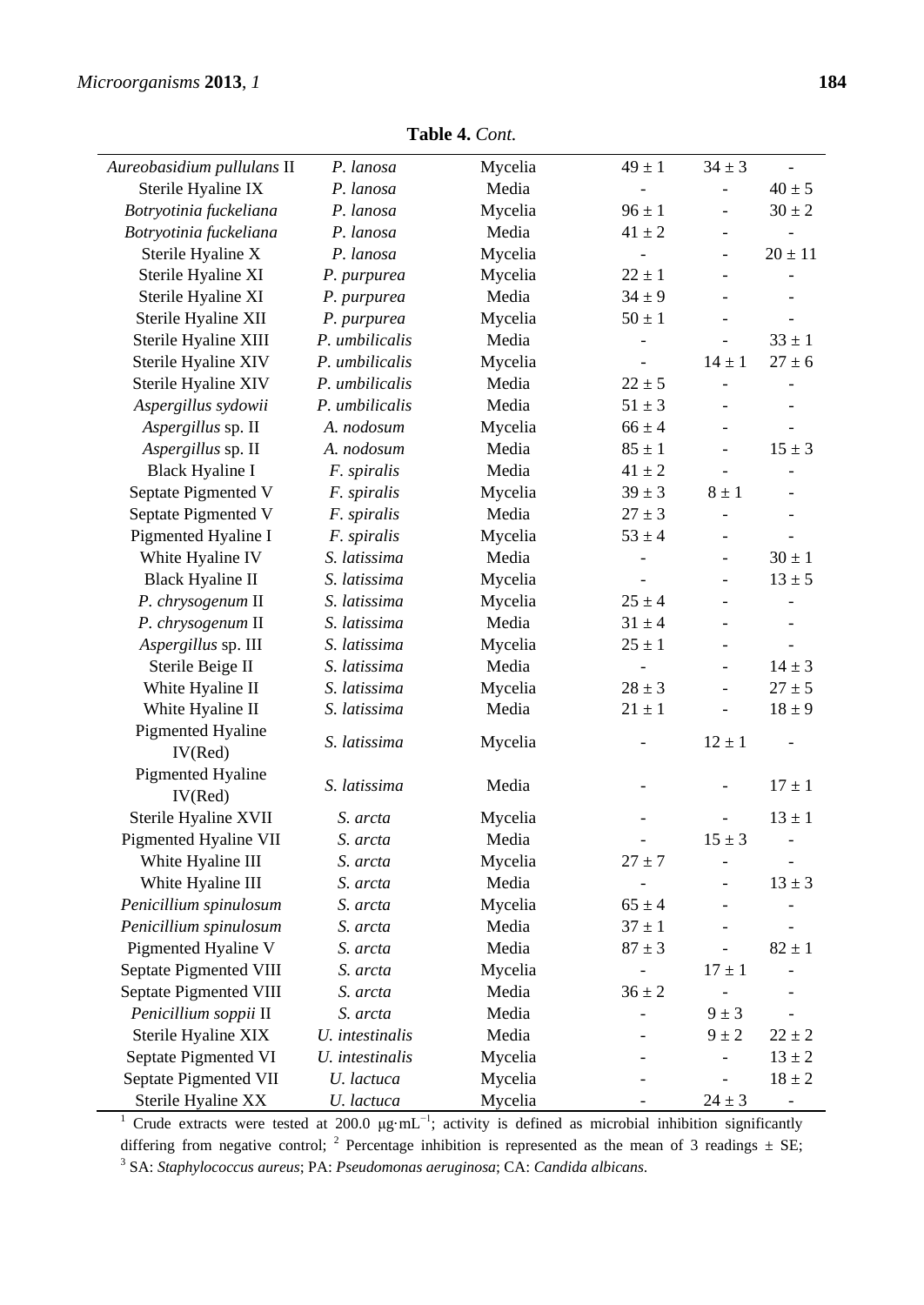## **4. Conclusions**

Our research has demonstrated that marine macroalgae from the Bay of Fundy, Canada, have the potential to be an excellent source of endophytic fungi. Seventy-eight distinct isolates were obtained from 14 algal hosts, with most of the endophytes that could be taxonomically identified belonging to the genera *Penicillium* and *Aspergillus.* The results from the antimicrobial screening on the mycelium and broth extracts of the endophytic fungi suggest that they are a promising source of antimicrobial extracts, with 18 extracts exhibiting  $>50\%$  inhibition in the screening assays. These crude extracts should be subjected to bioassay-guided fractionation in an attempt to identify the bioactive constituents of the extracts. Further work should also be focused on improving the rate of identification either through the use of molecular techniques, as only 26% of the obtained isolates were identified through this method, or through the induction of conidia or other distinguishing morphological characteristics. The results from this study has led to further work into the endophytic fungi of Atlantic coast marine macroalgae, with a current investigation now focused on the isolation, identification and antimicrobial screening of endophytic fungi from the diverse range of macroalgae present in the Bay of Fundy.

## **Acknowledgments**

The authors would like to thank Christopher Martyniuk and Thierry Chopin (University of New Brunswick, Saint John, Canada) for their assistance in the isolation and amplification of DNA and the identification of the host algae, respectively. Financial support for this research was provided by the Natural Sciences and Engineering Research Council of Canada (Discovery Grant to C.A.G.; USRA to E.F.), the New Brunswick Health Research Foundation (Seed Operating Grant to C.A.G. and J.A.J.), the Harrison McCain Foundation (Young Scholar Award to C.A.G.) and UNB (University Research Fund grants to C.A.G. and J.A.J.; Vaughan Fellowship to A.J.F.) and is gratefully acknowledged.

## **Conflicts of Interest**

The authors declare no conflict of interest.

# **References**

- 1. Appelbaum, P.C. 2012 and beyond: Potential for the start of a second pre-antibiotic era? *J. Antimicrob. Chemother.* **2012**, *67*, 2062–2068.
- 2. Ashkenazi, S. Beginning and possibly the end of the antibiotic era. *J. Paediatr. Child Health*  **2012**, *49*, 179–182.
- 3. Spellberg, B.; Bartlett, J.G.; Gilbert, D.N. The future of antibiotics and resistance. *N. Engl. J. Med.* **2013**, *368*, 299–302.
- 4. Chopra, I. The 2012 garrod lecture: Discovery of antibacterial drugs in the 21st century. *J. Antimicrob. Chemother.* **2013**, *68*, 496–505.
- 5. Butler, M.S.; Cooper, M.A. Screening strategies to identify new antibiotics. *Curr. Drug Targets*  **2012**, *13*, 373–387.
- 6. Debbab, A.; Aly, A.H.; Proksch, P. Endophytes and associated marine derived fungi-ecological and chemical perspectives. *Fungal Divers.* **2012**, *57*, 45–83.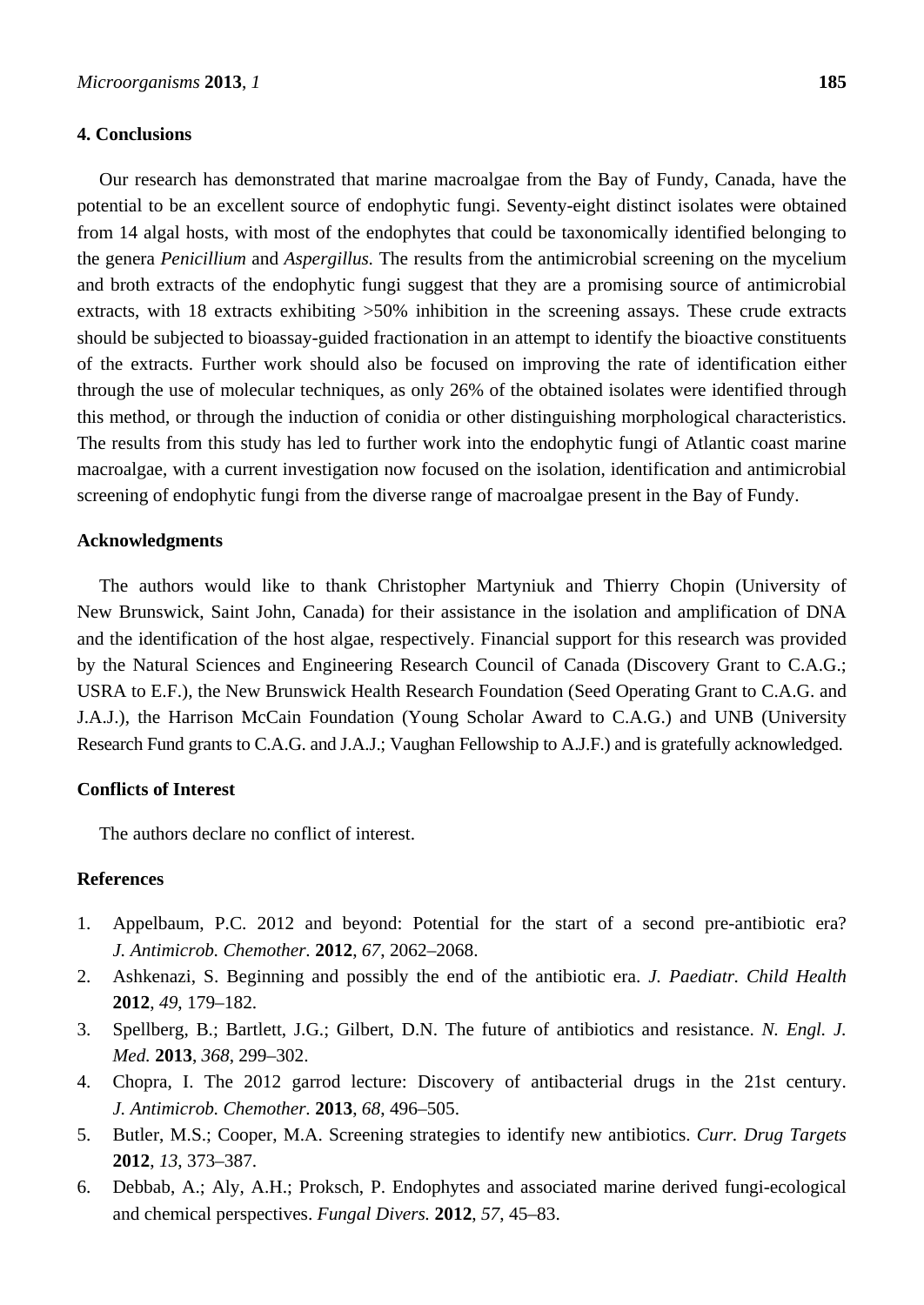- 7. Suryanarayanan, T.S. Fungal Endosymbionts of Seaweeds. In *Biology of Marine Fungi*; Raghukumar, C., Ed.; Springer: Berlin, Germany, 2012; pp. 53–69.
- 8. Jones, E.B.G.; Pang, K.-L.; Stanley, S.J. Fungi from Marine Algae. In *Marine Fungi and Fungal-Like Organisms*; Jones, E.B.G., Pang, K.-L., Eds.; Walter de Gruyter: Berlin, Germany, 2012; pp. 329–344.
- 9. Suryanarayanan, T.S.; Venkatachalam, A.; Thirunavukkarasu, N.; Ravishankar, J.P.; Doble, M.; Geetha, V. Internal mycobiota of marine macroalgae from the tamilnadu coast: Distribution, diversity and biotechnological potential. *Bot. Mar.* **2010**, *53*, 457–468.
- 10. Schulz, B.; Boyle, C.; Draeger, S.; Rommert, A.K.; Rohn, K. Endophytic fungi: A source of novel biologically active secondary metabolites. *Mycol. Res.* **2002**, *106*, 996–1004.
- 11. Flewelling, A.J.; Johnson, J.A.; Gray, C.A. Isolation and bioassay screening of fungal endophytes from north atlantic marine macroalgae. *Bot. Mar.* **2013**, *56*, 287–297.
- 12. Petrini, O.; Fisher, P.; Petrini, L. Fungal endophytes of bracken (*Pteridium aquilinum*), with some reflections on their use in biological control. *Sydowia* **1992**, *44*, 282–293.
- 13. White, T.J.; Bruns, T.D.; Lee, S.B.; Taylor, J.W. Amplification and Direct Sequencing of Fungal Ribosomal RNA Genes for Phylogenetics. In *PCR Protocols: A Guide to Methods and Applications*; Innis, M.A.; Gelfand, D.H., Sninsky, J.J., White, T.J., Eds.; Academic Press: New York, NY, USA, 1990; pp. 315–322.
- 14. Dobranic, J.K.; Johnson, J.A.; Alikhan, Q.R. Isolation of endophytic fungi from eastern larch (*Larix laricina*) leaves from new-brunswick, Canada. *Can. J. Microbiol.* **1995**, *41*, 194–198.
- 15. Suryanarayanan, T.S.; Kumaresan, V.; Johnson, J.A. Foliar fungal endophytes from two species of the mangrove *Rhizophora*. *Can. J. Microbiol.* **1998**, *44*, 1003–1006.
- 16. Bates, C.R.; Saunders, G.; Chopin, T. Historical *versus* contemporary measures of seaweed biodiversity in the bay of fundy. *Botany* **2009**, *87*, 1066–1076.
- 17. South, G.R. A checklist of marine algae of eastern canada, 2nd revision. *Can. J. Bot.* **1984**, *62*, 680–704.
- 18. Fries, N.; Thorentolling, K. Identity of fungal endophyte of *Ascophyllum* with *Mycosphaerella ascophylli* established by means of fluorescent-antibody technique. *Bot. Mar.* **1978**, *21*, 409–411.
- 19. Fries, N. Physiological characteristics of *Mycosphaerella ascophylli*, a fungal endophyte of the marine brown alga *Ascophyllum nodosum*. *Physiol. Plant.* **1979**, *45*, 117–121.
- 20. Fries, L. *Ascophyllum nodosum* (Phaeophyta) in Axenic culture and its response to the endophytic fungus *Mycosphaerella ascophylli* and epiphytic bacteria. *J. Phycol.* **1988**, *24*, 333–337.
- 21. Garbary, D.J.; Gautam, A. The *Ascophyllum*/*Polysiphonia*/*Mycosphaerella* symbiosis. I. Population ecology of *Mycosphaerella* from Nova Scotia. *Bot. Mar.* **1989**, *32*, 181–186.
- 22. Garbary, D.J.; Burke, J.; Tian, L.N. The *Ascophyllum*/*Polysiphonia*/*Mycosphaerella* symbiosis. II. Aspects of the ecology and distribution of *Polysiphonia lanosa* in Nova Scotia. *Bot. Mar.* **1991**, *34*, 391–401.
- 23. Stanley, S.J. Observations on the seasonal occurance of marine endophytic and parasitic fungi. *Can. J. Bot.* **1992**, *70*, 2089–2096.
- 24. Garbary, D.J.; London, J.F. The *Ascophyllum*/*Polysiphonial*/*Mycosphaerella* symbiosis. V. Fungal infection protects *A. nosodum* from desiccation. *Bot. Mar.* **1995**, *38*, 529–533.